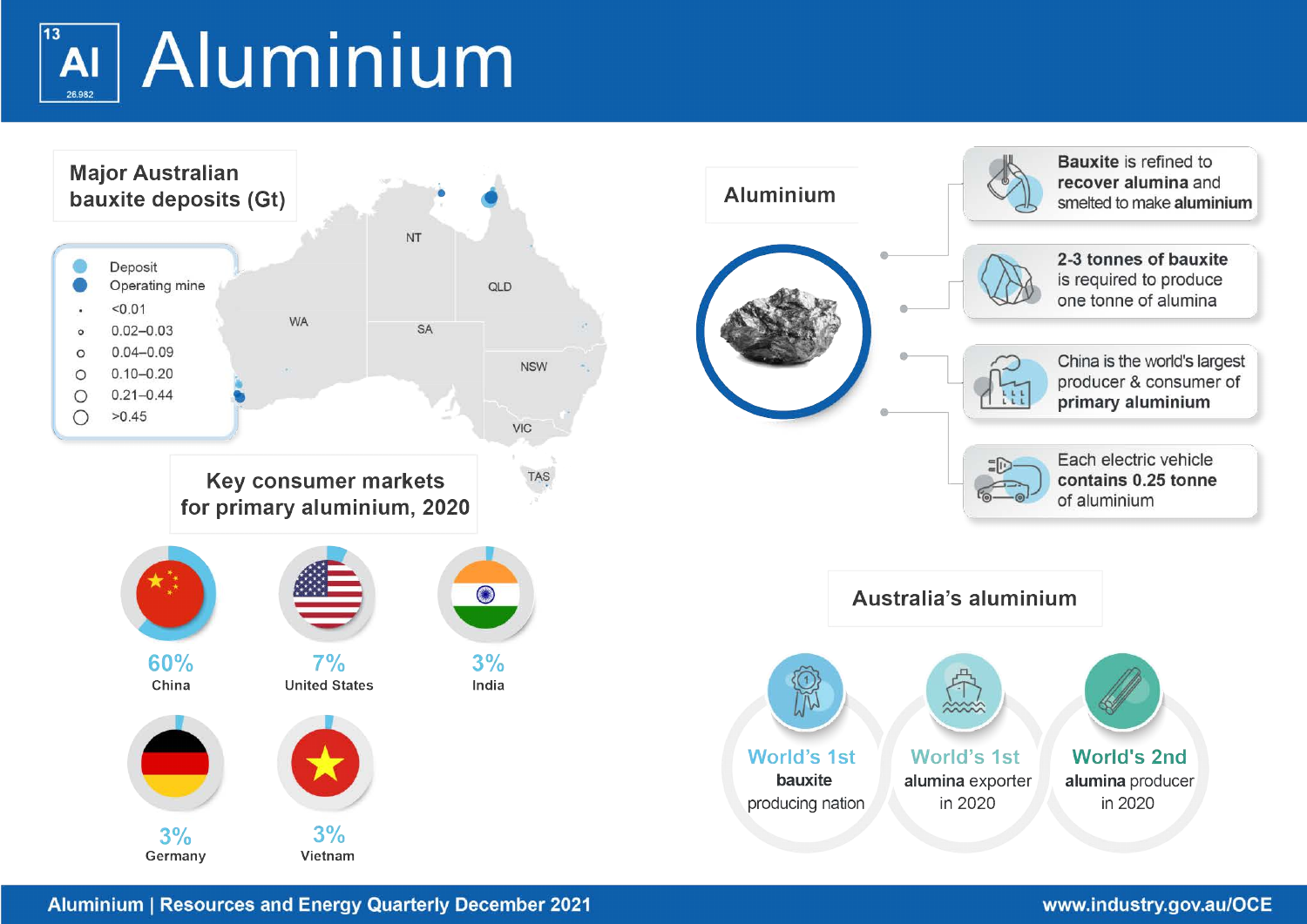

# Trade map | December 2021

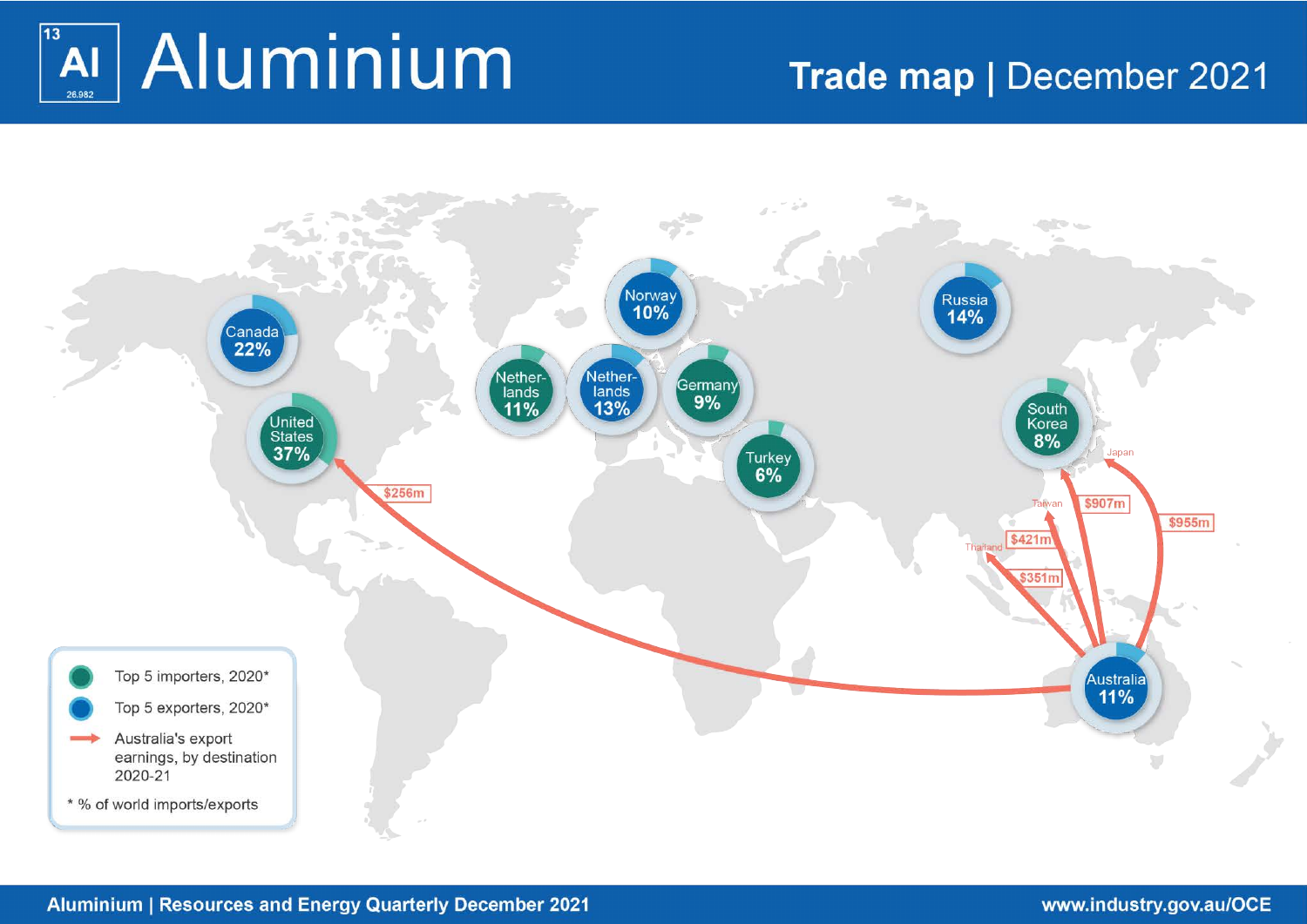# **11.1 Summary**

- Energy shortages, emission curbs and political instability in Guinea have constrained primary aluminium production and recently pushed the London Metal Exchange (LME) aluminium spot price to a 13-year high. World demand is expected to remain strong, with the primary aluminium price forecast to rise to an average US\$2,680 a tonne in 2023.
- A restart of idled capacity at the Portland Aluminium smelter in Victoria in the September quarter 2022 is expected to boost Australian primary aluminium output to above 1.6 million tonnes a year. Annual Australian alumina output is expected to be broadly steady over the outlook period, remaining at 21 million tonnes (see [Australia section\)](#page-8-0).
- The total value of Australian exports of aluminium, alumina and bauxite is forecast to increase by 31% in 2021–22 to nearly \$16 billion, before falling to nearly \$15 billion by the end of the outlook period.

# **11.2 Consumption**

# Strong aluminium, alumina and bauxite usage in the past year

World primary aluminium consumption grew by 3.5% year-on-year to nearly 17 million tonnes in the September quarter 2021, propelled by increased consumption in the US (up 12% year-on-year), Japan (up 45% year-on-year) and Germany (up 51% year-on-year). The growth in primary aluminium consumption partly reflects an increased aluminium use in new energy efficient car models.

Offsetting the rise in consumption from the US, Germany and Japan is a 3.8% year-on-year fall of primary consumption in China — the world's largest primary aluminium consuming country — in the September quarter 2021. High primary aluminium prices, power restrictions and stricter environmental regulation have softened aluminium demand in China.

Energy shortages and higher aluminium prices also affected primary aluminium demand in India: in the September quarter 2021, primary aluminium consumption fell by 7.8% year-on-year to 365,000 tonnes.





**Figure 11.1: World aluminium production, consumption and prices** 

Source: World Bureau of Metal Statistics (2021); Department of Industry, Science, Energy and Resources (2021)

World primary aluminium consumption is estimated to increase by 6.6% to 69 million tonnes in 2021, propelled by a 7.0% rise in aluminium usage in China (Figure 11.1). China's primary aluminium imports grew by 14% yearon-year in the first three quarters, to around 2.3 million tonnes. The growth in imports is due to a power supply shortage that led to curbs on energyintensive aluminium production in China. China's primary aluminium imports are expected to have risen further in the December quarter, as the demand for primary aluminium outpaces supply in China.

Global demand for the lightweight metal used in cars, food packaging and a range of other items is expected to exceed global production, as COVID-19 containment measures ease across many parts of the world. One risk to primary aluminium demand is an expected fall in global automotive production and sales due to supply chain issues. On 20 August 2021, Toyota announced a reduction in car production by 40% in September 2021, due to a shortage of microchips. According to IHS Markit, the global shortage of semiconductors is likely to have cut global auto production by over 7.0 million units in 2021. This supply disruption is expected to persist until the second-half of 2022.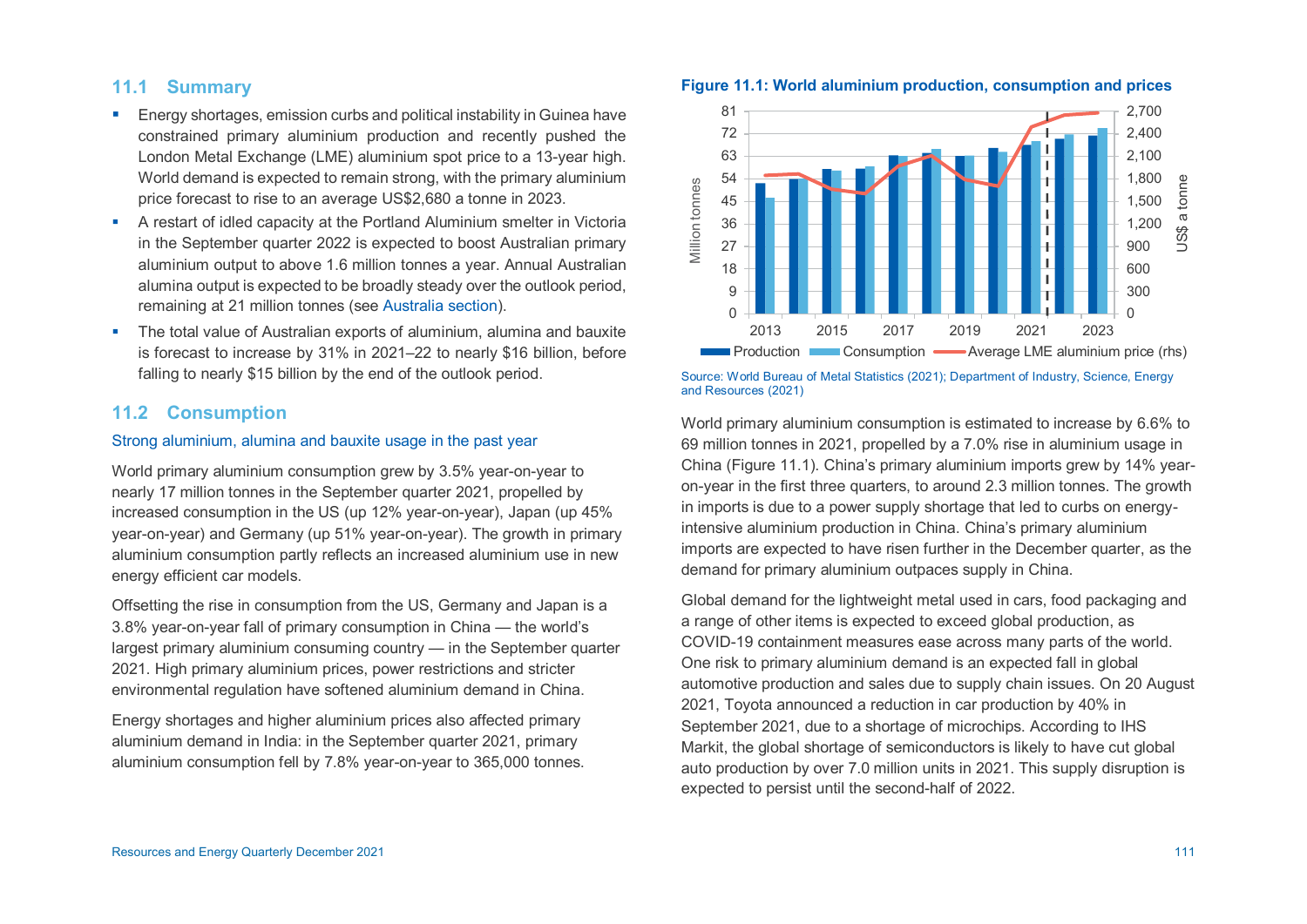The global automotive industry is also facing a critical shortage of magnesium — an essential raw material for the production of aluminium alloys used in gearboxes, steering columns, fuel tank covers and seat frames. Stockpiles are running low, and there is no substitute for magnesium in the production of aluminium sheets. In Europe, the supply of magnesium is expected to be exhausted by the end of November 2021. In Canada, some metal producers were told in October 2021 that magnesium supply had already dried up.

World alumina usage increased by 1.7% year-on-year to 33 million tonnes in the September quarter 2021, driven by 1.5% growth in aluminium production over the same period.

World alumina demand is expected to increase by 1.7% to nearly 132 million tonnes in 2021 (Figure 11.2). An expected 3.7% rise in global primary aluminium production in 2021 is likely to lift global alumina demand. China is expected to contribute strongly to the growth in global alumina demand, with an estimated 2.0 million tonnes of new primary aluminium capacity added in 2021.

World bauxite usage increased by 6.4% year-on-year to 81 million tonnes in the September quarter 2021, propelled by increased global alumina production (up 1.4% year-on-year in the September quarter 2021) (see *Section 11.4 production*).

World bauxite consumption is estimated to grow by 5.0% to 323 million tonnes in 2021. The gains are expected to be driven by higher alumina output from existing refinery capacity in China and Brazil.

#### Global recovery to lift aluminium/alumina/bauxite demand in 2022/2023

World primary aluminium demand is forecast to rise at an average annual rate of 3.7% in 2022 and 2023, reaching 74 million tonnes by 2023(Figure 11.1). The global economic recovery is expected to support demand for cars, houses and electrical equipment, all of which utilise aluminium. An expected increase in the use of renewable energy equipment — such as wind and solar power generators — will also boost primary aluminium demand over the outlook period.





Source: World Bureau of Metal Statistics (2021); Department of Industry, Science, Energy and Resources (2021)

China's primary aluminium consumption is expected to continue to grow over the next two years, reaching 45 million tonnes in 2023. The Chinese Government's ambitious initiatives for promoting electric vehicle production are expected to bolster the demand for aluminium.

On 6 November 2021, the US House of Representatives passed a US\$1.5 trillion infrastructure package, which should provide further upside to primary aluminium demand during the outlook period and beyond.

World alumina consumption is forecast to rise at an average annual rate of 1.5% in 2022 and 2023, reaching 136 million tonnes in 2023 (Figure 11.2). The rise in alumina demand is expected to be driven by a 2.8% rise in primary aluminium production in 2022 and 2023.

World bauxite consumption is forecast to grow at an average annual rate of 3.6% in 2022 and 2023, reaching 346 million tonnes in 2023. This is expected to be driven by the ramp up of new alumina capacity in China and India.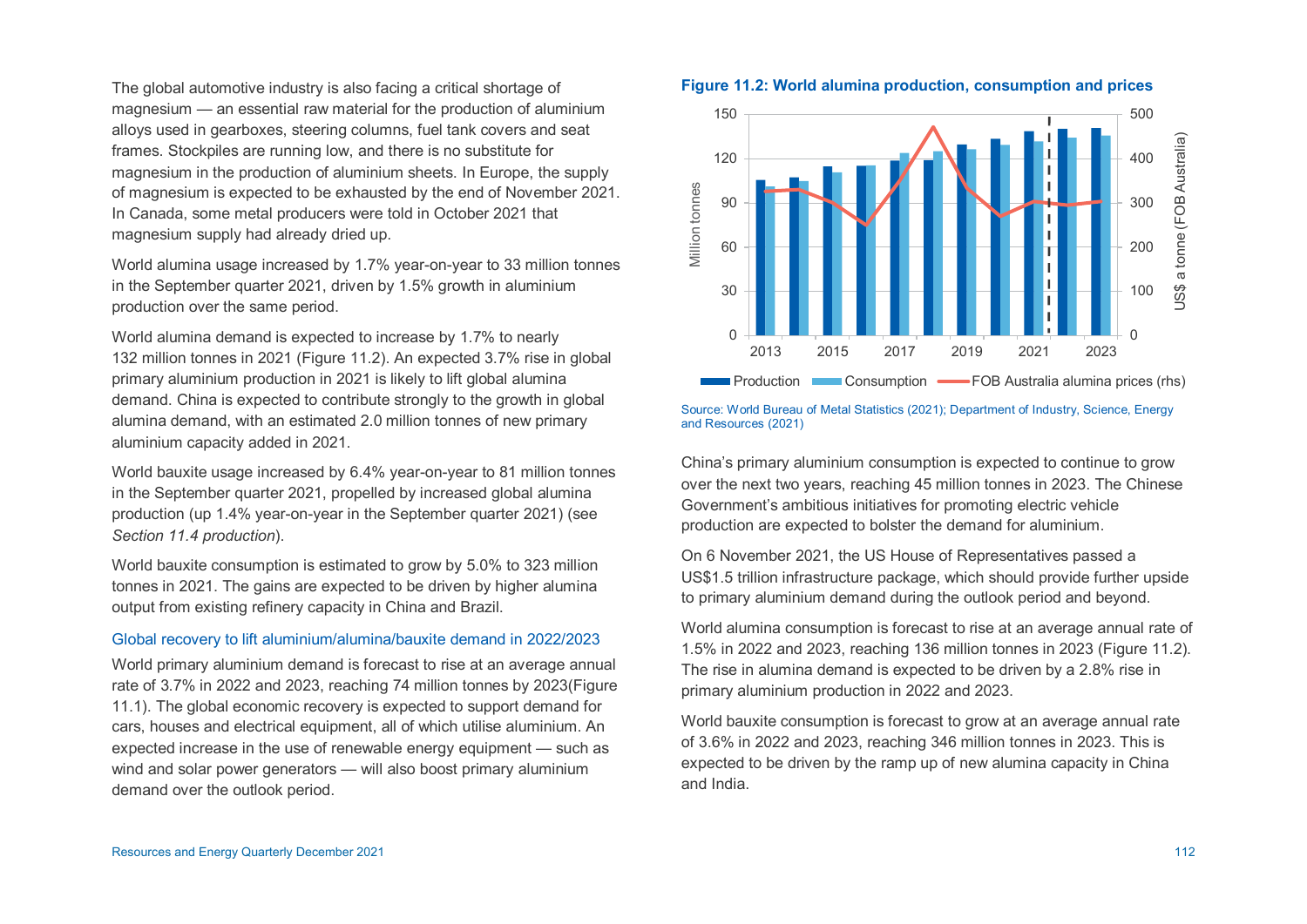# **11.4 Production**

#### Aluminium/alumina/bauxite output rose in the September quarter 2021

Global primary aluminium production increased by 1.5% year-on-year to nearly 17 million tonnes in the September quarter 2021, propelled by higher output in China — the world's largest aluminium producer. China produced 9.7 million tonnes of primary aluminium over the September quarter 2021, up by 2.3% year-on-year, as primary aluminium producers responded to the highest primary aluminium price in thirteen years. Primary aluminium output at Aluminium Corporation of China — the world's third largest primary aluminium producing company — increased by 5.8% year-on-year to 2.9 million tonnes in the first three quarters of 2021.

The aluminium smelters in China's Henan province that suffered due to floods in July 2021 have yet to resume the idled capacities. It is unlikely that the idled capacities can be restored before the end of 2021. More restrictions on production may also be imposed over the coming winter, which would reduce primary aluminium output in China. Around 3.0 million tonnes of China's primary aluminium capacity have been cut since the start of 2021.

Offsetting this reduction, around 2.0 million tonnes of new primary aluminium capacity will be added to Chinese production in 2021.

Recent power shortages have prompted the Chinese authorities to take a new approach to coal supply to ensure enough energy supply is available to industrial provinces. The number of provinces with significant power shortages was reduced from 18 in mid-October 2021 to 2 in early November 2021. As a result, China's total primary aluminium production in 2021 is estimated to be 38 million tonnes (up 3.7% from 2020).

Energy shortages and higher energy costs are affecting the operations of aluminium smelters across the world. In India, the curtailment of coal supply to local aluminium smelters is likely to cause considerable impacts to the aluminium industry which employs over one million people. In Spain, the future of Alcoa's San Ciprián aluminium smelter is uncertain, as the company weighs up a possible production cut or business sale.

Primary aluminium output in Norway is expected to rise by 23% in 2021, to 1.6 million tonnes, driven by the production ramp up at Hydro's Husnes aluminium smelter.

Primary aluminium production in the United Arab Emirates is expected to increase by 2.0% in 2021, to 2.3 million tonnes, as Emirates Global Aluminium brought online 26 new reduction cells at potline 1 of its Al-Taweelah aluminium smelter in the first-half of 2021. These new reduction cells have added an extra 30,000 tonnes annual capacity. Another 66 new reduction cells have been operational since early November 2021, adding a further 48,000 tonnes of annual capacity.

In the US, primary aluminium production is estimated to decline by 11% in 2021, to 911,000 tonnes, due to supply chain bottlenecks.

Over the same period, primary aluminium production in Iran rose by 23% year-on-year to 125,000 tonnes, driven by the ramp up of production at the 1.0 million tonnes per year SALCO aluminium smelter. Primary aluminium production in Canada grew by 1.3% year-on-year, to 795,000 tonnes. The growth is driven by the ramp up of production at the Alouette aluminium smelter (600,000 tonnes a year).

On balance, world primary aluminium production is estimated to increase by 1.8% to nearly 68 million tonnes in 2021 (Figure 11.1), due to energy shortages and high energy prices.

World alumina supply increased by 1.7% year-on-year in the September quarter 2021, to 104 million tonnes, driven by a 1.3% year-on-year rise in China's alumina output. Chinese alumina refiners raised output to accommodate higher aluminium production. Alumina production at Aluminium Corporation of China increased by 13% year-on-year to over 12 million tonnes in the first three quarters of 2021.

Outside of China, around 2.0 million tonnes of alumina refinery capacity was idled in the September quarter 2021. In Brazil, structural damage to a ship unloader in July 2021 reduced the 1.2 million tonnes a year Alumar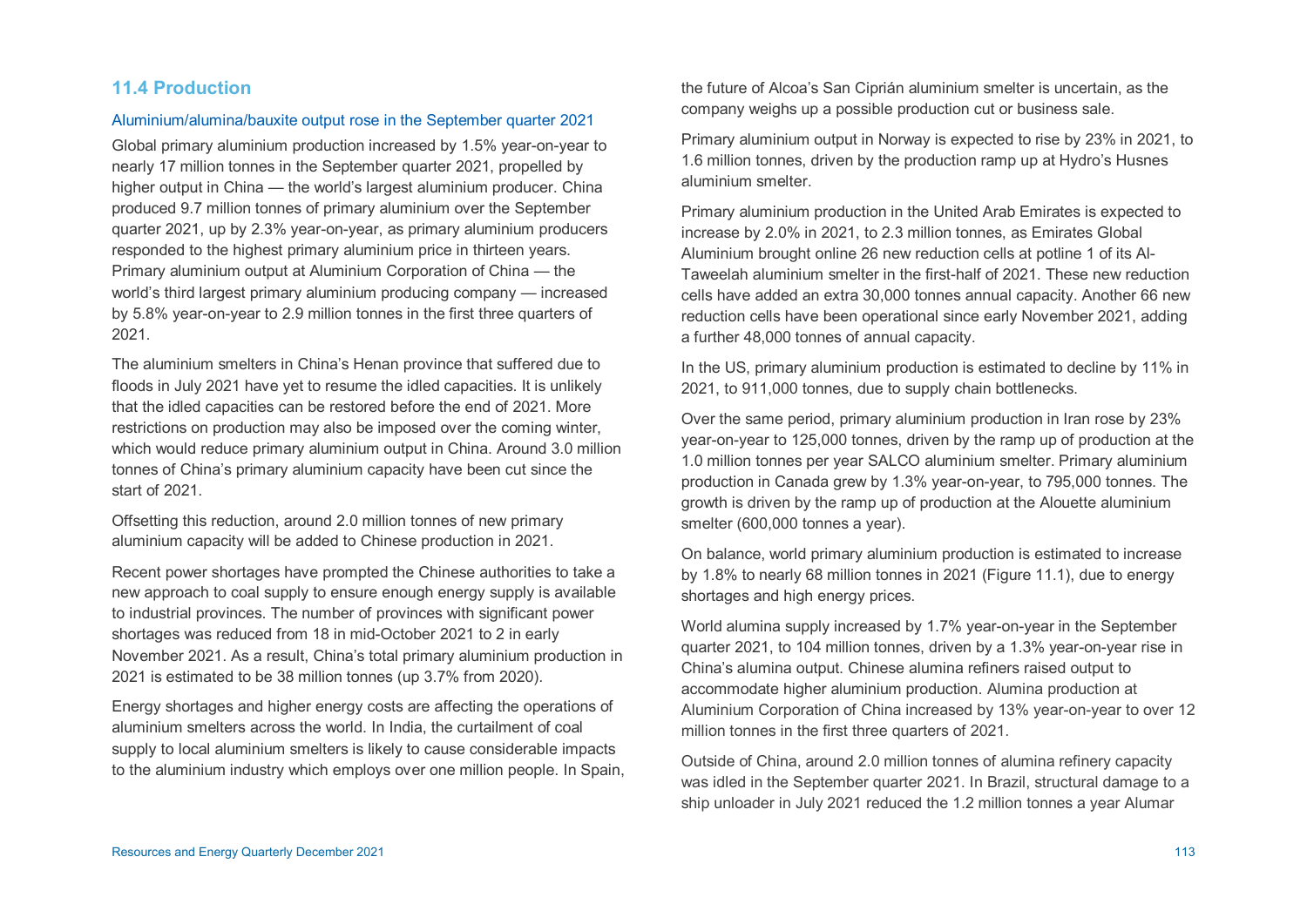alumina refinery's capacity by one third. Also in Brazil, a fire incident in late August 2021 reduced the 1.4 million tonnes a year Jamalco alumina refinery's capacity by 60%.

Production in Australia — the second largest alumina producer after China — fell by 3.3% year-on-year in the September quarter 2021, to 5.0 million tonnes.

World alumina supply is estimated to rise by 3.9% to nearly 139 million tonnes in 2021, driven by higher output in China and India. In China, Aluminium Corporation of China's 2.0 million tonnes per year Huasheng Alumina Refinery started producing in September 2020, and ramped up output in 2021.

Risks to the forecasts include a continuation of energy curtailment policy from local authorities in China. Alumina production cuts have increased in line with primary aluminium. Guangxi province officials reportedly asked local alumina refineries to cut production by 50% in mid-August, which may increase to 70% cuts by the end of 2021. With an annual refining capacity of 10 million tonnes a year, this curtailment is likely to remove over 1.0 million tonnes of China's alumina output in the December quarter 2021.

World bauxite supply increased by 3.6% year-on-year to 92 million tonnes in the September quarter 2021, propelled by higher output in Guinea the world's second largest bauxite producing country. Bauxite output in Guinea increased by 5.6% year-on-year as the ramp up of production continued. Chalco's Boffa bauxite mine has ramped up its production from 7.0 million tonnes in 2020 to an estimated 9.0 million tonnes in 2021.

Output in Australia — the world's largest bauxite producing country — fell by 2.2% year-on-year to nearly 26 million tonnes in the September quarter 2021 (see *Section 11.4 Australia's exports and production).* 

Despite recording year-on-year growth in the September quarter 2021, Guinea's bauxite production fell by 9.4% quarter-on-quarter to under 20 million tonnes in the September quarter 2021. The results reflect political instability, which has the potential to persist.

## **Figure 11.3: World bauxite production**



#### Source: Department of Industry, Science, Energy and Resources (2021)

In 2021, world bauxite supply is estimated to rise by 1.4% to 374 million tonnes, driven by higher production in Australia (up 0.6% to 104 million tonnes) and Brazil (up 8.3% to 32 million tonnes) (Figure 11.3).

## Aluminium, alumina and bauxite output set to rise over the outlook period

World primary aluminium output is forecast to rise at an average annual rate of 2.7% in 2022 and 2023, to hit 71 million tonnes by 2023 (Figure 11.1). The gains are likely to be driven by additions to Chinese capacity.

China's primary aluminium output is forecast to reach 41 million tonnes by 2023. This is edging closer to the capacity cap of 45 million tonnes of primary aluminium per year — a policy introduced by the Chinese Government in 2017, in response to environmental and oversupply concerns. The Chinese Government's Five Year Plan (2021–25), calls for China's production and capacity of both primary aluminium and alumina to peak by 2025. The closer China edges to its primary aluminium capacity cap, the greater the opportunity for other primary aluminium producing nations — such as Russia, Canada and Saudi Arabia — to fill the output gap. Central and provincial authorities in China are expected to continue implementing strict environmental regulations — restricting energy consumption and emissions — from 2022 and onwards.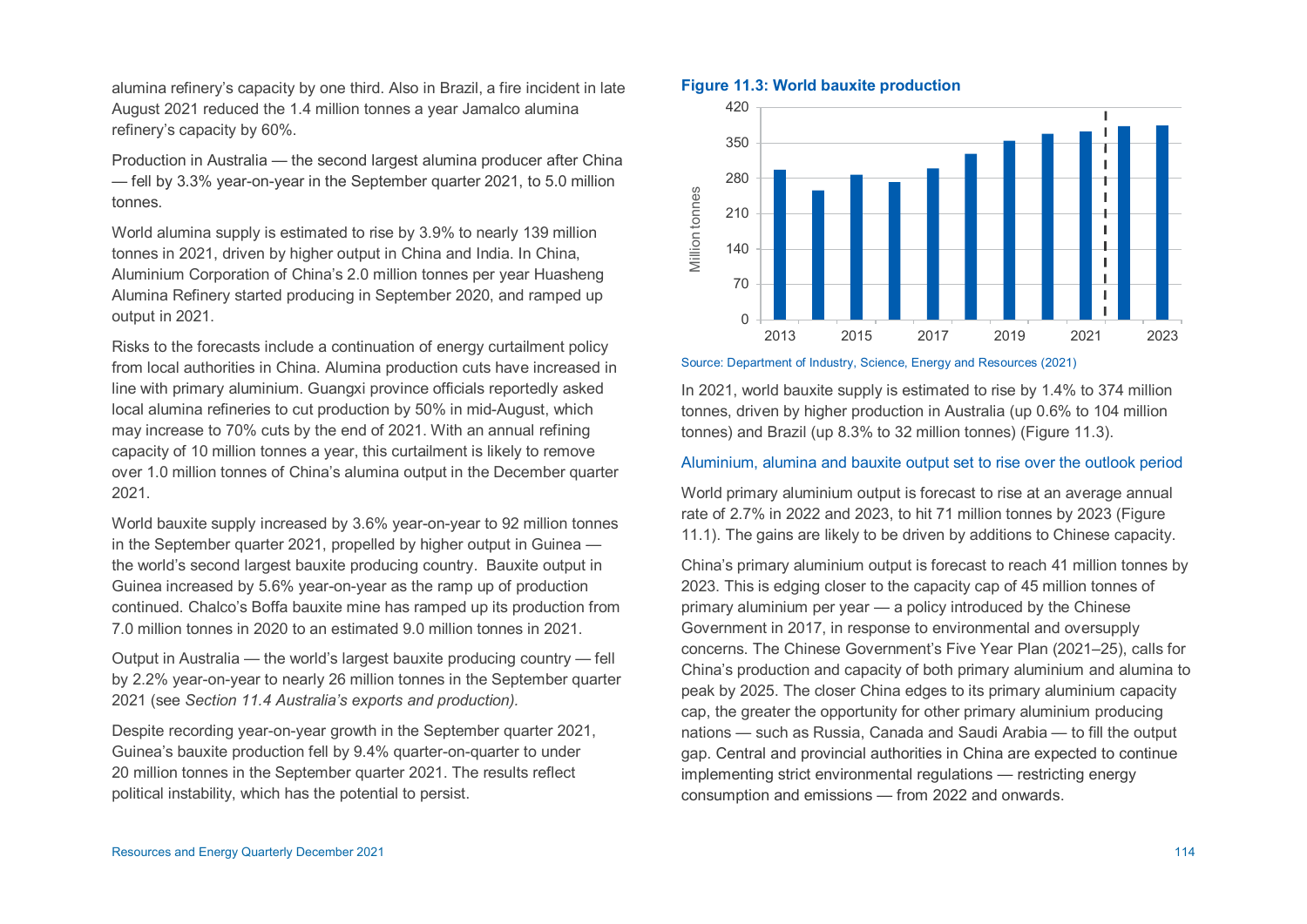Notwithstanding the power crisis in China, an increasing number of Chinese aluminium smelters have considered investment overseas where power and labour costs are more stable and lower. Huafeng Group and Qingshan Industry have invested in the Huaqing aluminium project in Indonesia, which is expected to start operation in 2022.

On 2 November 2021, the Central Committee of the Communist Party of China and the State Council released the opinions on deepening pollution prevention and control. The opinions outline that a clean and low-carbon energy economy is to be strongly promoted, with outdated and excess production capacity to be eliminated. No extra aluminium and alumina capacity will be approved in key regions.

World alumina supply is forecast to rise at an average annual rate of 0.7% in 2022 and 2023, reaching 140 million tonnes in 2023 (Figure 11.2). This growth will be driven by India and other small alumina refining nations.

In India, Vedanta's 2.0 million tonnes per year Lanjigarh expansion project is expected to be completed in early 2023. Once completed, it will bring the refinery capacity to 5.0 million tonnes a year. Hindalco's 1.5 million tonnes a year Utkal Alumina Refinery expansion project is expected to complete in 2022. The refinery's capacity is expected to increase from 1.5 to 2.0 million tonnes a year. In Indonesia, China Hongqiao and jointventure partners' 2.0 million tonnes a year Well Harvest alumina refinery expansion project is expected to come online in 2022.

World bauxite output is forecast to grow at an average annual rate of 1.6% in 2022 and 2023, reaching 386 million tonnes by 2023 (Figure 11.3). The gains are expected to be driven by newly added capacity in Guinea, where production is rising rapidly. Guinea's bauxite output is forecast to grow at an average 4.0% a year in 2022 and 2023. The Compagnie des Bauxites de Guinée mine in Guinea, which expanded from 13 to 18 million tonnes a year in 2019, is due to expand further to 28 million tonnes by 2022. Emirates Global Aluminium is ramping up output at its 12 million tonnes a year bauxite mine in Guinea.

# **11.3 Prices**

# A strong year for primary aluminium price

The LME spot price for primary aluminium is expected to start the new year on a positive note, as energy consumption restrictions and strict environmental regulation in China continue to limit supply. On the consumption side, global demand for everything from beer cans to packaging has rebounded from the lows of the COVID-19 pandemic in 2020. On the cost side, political instability in Guinea — the world's second largest bauxite producer and the world's largest bauxite exporter — is pushing up the cost of bauxite.

Global energy supply constraints and rising input costs have led to a decline in global primary aluminium inventories. LME stocks reached a 4-year high in April 2021, at 1.8 million tonnes. SHFE stocks rose in the March quarter 2021, but fell from April to September. LME off- warrant stocks rose in the year after the data was first released in early 2020, but have fallen since March 2021 (Figure 11.4). The LME aluminium spot price reached a 13-year high of US\$3,180 a tonne on 18 October 2021.

In an attempt to boost primary aluminium supply and limit the rise of aluminium prices, the Chinese Government held three auctions in July and September 2021, releasing 210,000 tonnes from state reserves. It is estimated that about 900,000 tonnes of primary aluminium are still held. The sale of state primary aluminium reserves seems to have had a very minimal impact on the market, accounting for only 0.3% of China's primary aluminium demand. At the end of October 2021, the Chinese Government also stepped up policies to boost coal output to lower energy shortages and thus prices.

These initiatives have lowered the LME primary aluminium price by almost 20% below its 13-year high of US\$3,180 a tonne on 18 October 2021.

It is expected that the tax on primary aluminium exports will not be extended after 31 December 2021, as it increases export prices and puts Rusal — the world's second largest aluminium supplier — in a less competitive position globally.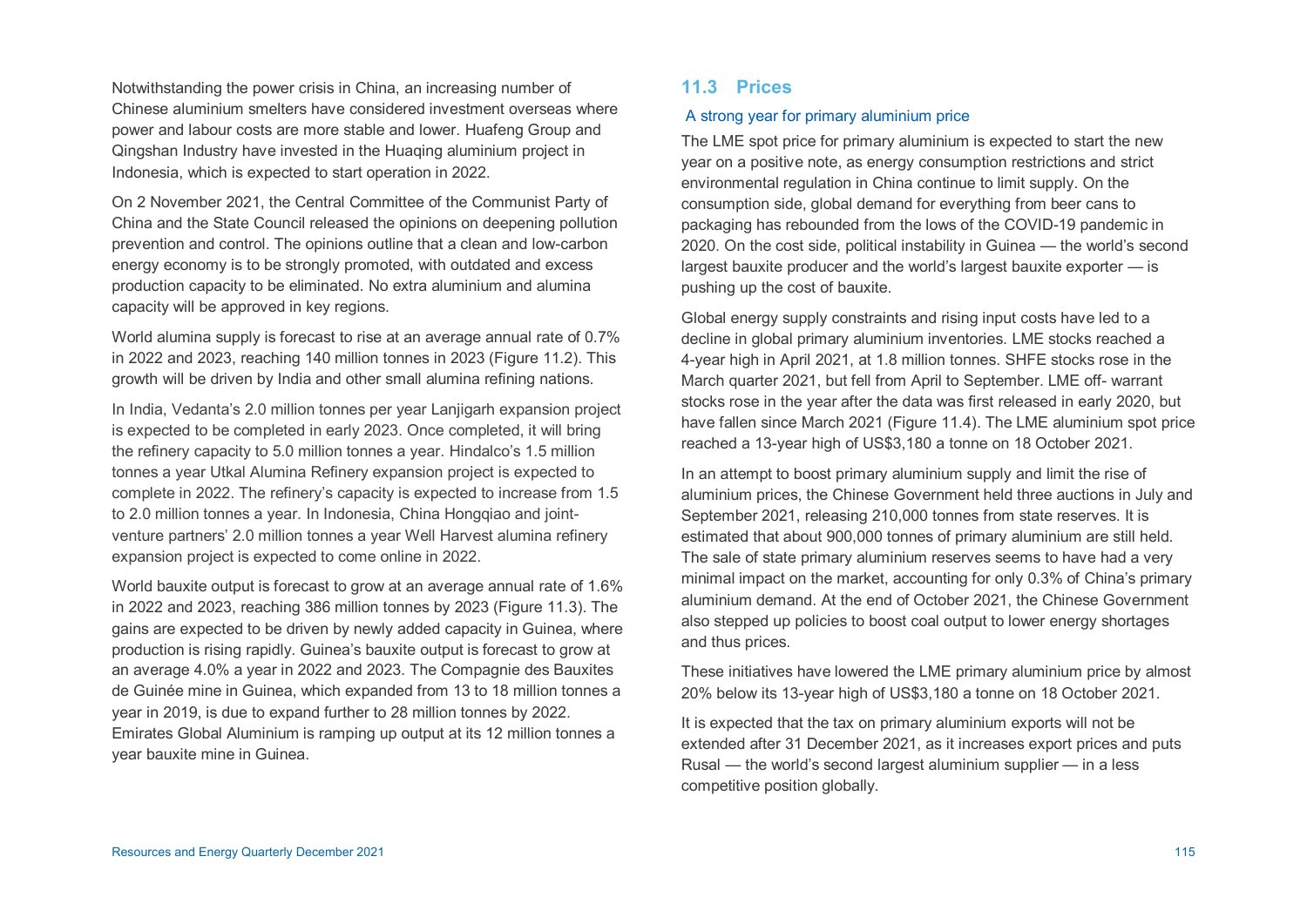

#### **Figure 11.4: Exchange aluminium stocks**

Source: London Metal Exchange (2021); World Bureau of Metals Statistics (2021)



**Figure 11.5: World primary aluminium and alumina prices** 

Source: LME (2021) spot prices; Bloomberg (2021); Department of Industry, Science, Energy and Resources (2021)

The LME primary aluminium spot price is likely to average around US\$2,490 a tonne in 2021, up 46% from 2020 (Figure 11.5). In line with the rise in primary aluminium price, the free on board (FOB) Australian alumina price is expected to finish the year on a positive note, driven by supply disruptions in several parts of the world (see *Section 11.4 production*). Alumina demand is expected to remain strong, as world primary aluminium production is estimated to increase by 1.8% in 2021 to nearly 68 million tonnes. As a result, the FOB Australian alumina price in 2021 is up by 20% to average US\$325 a tonne.

# Aluminium and alumina prices expected to rise in 2022 and 2023

The LME aluminium spot price is forecast to increase by 6.4% to average US\$2,650 a tonne in 2022, and to rise by a further 1.1% to average US\$2,680 a tonne in 2023 (Figure 11.5). Increasing input costs and rising primary aluminium consumption in China and in the global transport (aviation and car manufacturing) industry generally are expected to be significant drivers of increased aluminium prices.

One risk to the price assessment is the Chinese Government's discounted electricity prices for Chinese aluminium smelters, which are expected to come to an end on 1 January 2022. The Xinjiang Uygur Autonomous Region — China's second largest primary aluminium producing region released a draft notice on 15 October 2021 that prevents primary aluminium smelters in the region from receiving preferential electricity prices from 1 January 2022. In October 2021, the Inner Mongolia Autonomous Region, Qinghai and Gansu provinces also announced plans to phase out preferential electricity prices to primary aluminium smelters. On 19 September 2021, Yunnan province cancelled its preferential electricity scheme with aluminium smelters in the province.

The FOB Australian alumina price is forecast to rise at an average annual rate of 4.6% in 2022 and 2023, to US\$355 a tonne by 2023 (Figure 11.5). A forecast 2.7% average annual rise in world aluminium production in 2022 and 2023 is expected to provide support to alumina prices.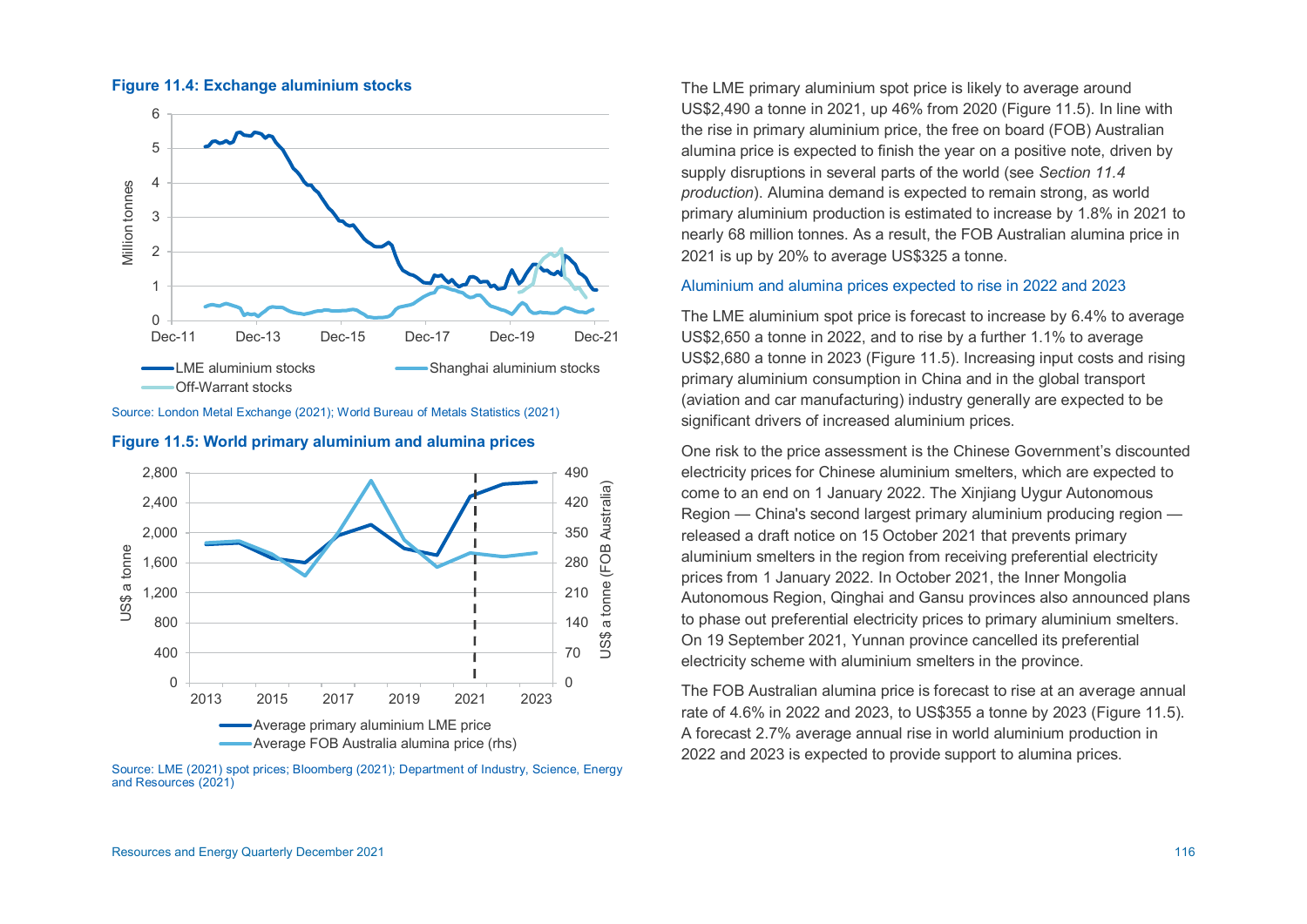# <span id="page-8-0"></span>**11.4 Australia's exports and production**

# Higher aluminium prices drove exports in the September quarter 2021

Australia's aluminium, alumina and bauxite exports increased by 25% year-on-year to \$3.6 billion in the September quarter 2021, driven by higher primary aluminium prices. A 55% year-on-year rise in the LME aluminium price in the September quarter 2021 and stronger demand for primary aluminium boosted Australian primary aluminium export volumes and values by 24% (to 385,000 tonnes) and 81% (to nearly \$1.4 billion) year-on-year in the September quarter 2021.

Primary aluminium exports to Japan increased by 242% year-on-year to \$403 million in the September quarter 2021, as more energy efficient car models require higher aluminium content. In a similar trend, Australian primary aluminium exports to Thailand and Taiwan rose by 421% and 134% year-on-year in the September quarter 2021.

Australian alumina export volumes and values rose by 1.2% (to 4.6 million tonnes) and 9.2% (to \$1.8 billion) year-on-year in the September quarter 2021.

Australian bauxite exports increased by 18% quarter-on-quarter to \$373 million in the September quarter, but were 10% lower year-on-year. Australia's share of China's total bauxite imports rose by 2.5% quarter-onquarter to nearly 33%, as Australian product filled in for declining output in Guinea (see the September 2021 edition of the *Resources and Energy Quarterly*).

#### Exports to rise over the outlook period

An expected gain in aluminium and alumina prices over the outlook period is likely to provide additional earnings for Australian aluminium smelters. Australia's aluminium, alumina and bauxite exports are forecast to increase by 31% to nearly \$16 billion in 2021–22, before falling by 5.8% to nearly \$15 billion in 2022–23, as primary aluminium prices retreat from a 13-year high.

An agreement reached at the G20 Summit in Italy in October 2021 between the European Union (EU) and the US has paused a trade dispute on steel and aluminium tariffs imposed in 2018. While maintaining tariffs of 25% on steel and 10% on aluminium, the agreement allows limited quantities of European steel and aluminium products to be imported tariff free by the US for two years. The US and Japan are also seeking to make a deal on the same issue with the EU.

The agreement is unlikely to have any direct impacts on Australian exports of primary aluminium to the US, as no Australian primary aluminium was exported to the US in 2020–21. However, it is likely to have indirect impacts on Australian bauxite exports to China. China is Australia's largest bauxite export market with exports of \$1.3 billion in 2020–21.

The Indonesian Government has indicated that its bauxite export ban planned to commence in 2023 — is likely to come forward to 2022. The move is likely to provide Australian bauxite exporters with greater opportunity to fill the gap in the Chinese bauxite market, with Indonesia being China's third largest bauxite import source.

#### Lower aluminium, alumina and bauxite output in the September quarter

Australia's aluminium output decreased by 2.8% year-on-year to 390,000 tonnes in the September quarter 2021, due to a 2.3% year-on-year decline (to 125,000 tonnes) at Rio Tinto's Boyne Island aluminium smelter in Queensland, and a 11% fall (to 66,000 tonnes) at Alcoa's Portland Aluminium smelter in Victoria.

Australia's alumina output decreased by 3.3% year-on-year to just under 5.0 million tonnes in the September quarter 2021. The fall is due to a 3.3% decline at Rio Tinto's joint-venture Queensland Alumina Limited in Queensland.

Australia's bauxite production decreased by 2.2% year-on-year to just under 26 million tonnes in the September quarter 2021, due to a 2.5% year-on-year fall at Rio Tinto's Amrun bauxite operation in Queensland.

#### Higher aluminium/bauxite, and flat alumina output over the outlook period

On 7 November 2021, Alcoa Corporation announced a restart of 35,000 tonnes a year idled capacity at its Portland Aluminium smelter in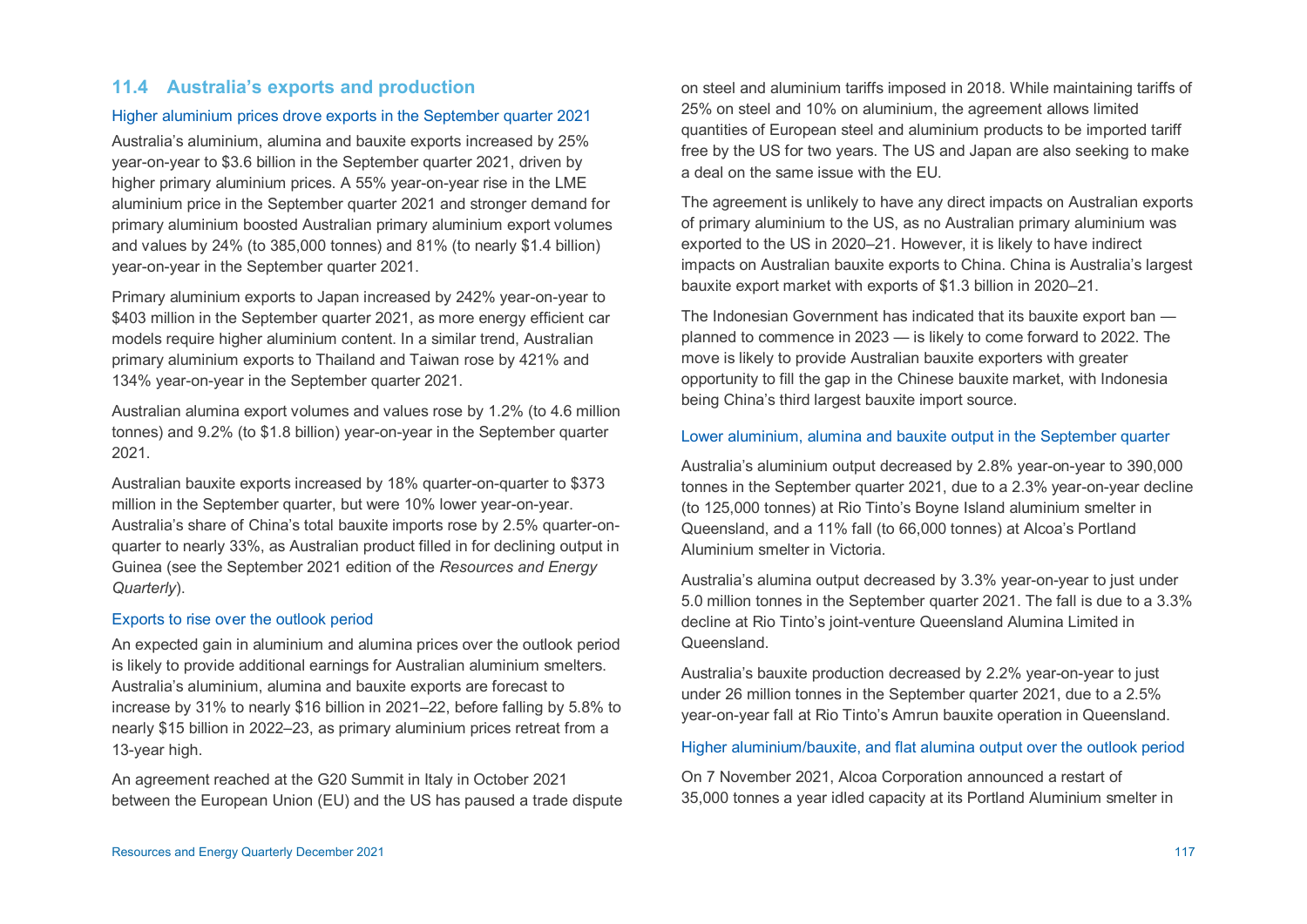Victoria. The reactivated capacity is expected to come online in the September quarter 2022, and will bring the smelter's capacity up to 186,000 tonnes a year. The energy to operate the idled capacity is expected to be supplied under a new four-year agreement with the AGL. It will supplement the earlier announced five-year energy agreements with AGL, Alinta Energy and Origin Energy that commenced on 1 August 2021.

As a result, Australia's aluminium output is forecast to be above 1.6 million tonnes a year from 2022–23 and beyond (Figure 11.6).



#### **Figure 11.6: Australia's aluminium exports and production**

Source: ABS (2021) International Trade in Goods and Services, 5368.0; Department of Industry, Science, Energy and Resources (2021)

No expansions or major disruptions are expected at existing alumina operations in Australia over the outlook period. Australia's alumina output is expected to remain at about 21 million tonnes a year over the next two years (Figure 11.7).

**Figure 11.7: Australia's alumina exports and production** 



Source: ABS (2021) International Trade in Goods and Services, 5368.0; Department of Industry, Science, Energy and Resources (2021)

Australia's bauxite output is forecast to rise at an average annual rate of 2.5% in 2021–22 and 2022–23, reaching 108 million tonnes in 2022–23 (Figure 11.8). Metro Mining's Bauxite Hills mine in Queensland is expected to reach full production capacity of 6.0 million tonnes a year by the December quarter 2021.

In October 2021, Rio Tinto announced the company will spend around \$10 billion over the next 9 years to cut its carbon emissions. Part of the announced spending is for shifting its Australian aluminium smelters, alumina refineries and bauxite operations onto a largely renewable power source by 2030. The company plans to invest in wind and solar, including up to 5GW for its Boyne Island aluminium smelter in Queensland and Tomago aluminium smelter in NSW.

Queensland Alumina Refinery has ordered five medium-voltage variable speed drives from Siemens. These orders will bring in a cutting edge technology to help the refinery reduce energy usage and emissions.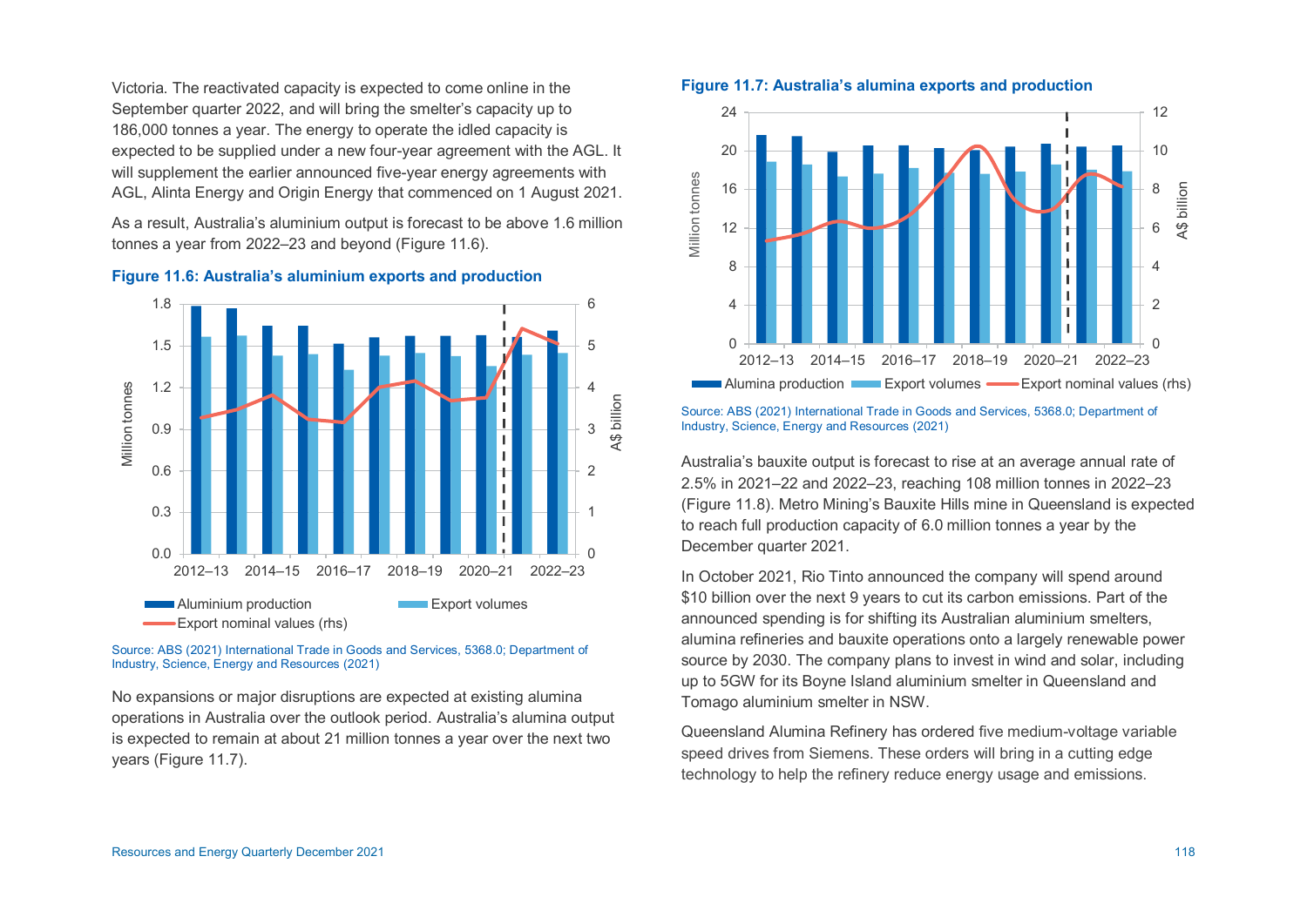

# **Figure 11.8: Australia's bauxite exports and production**

Source: ABS (2021) International Trade in Goods and Services, 5368.0; Department of Industry, Science, Energy and Resources (2021)

# Revisions to the outlook

Forecasts for Australia's aluminium, alumina and bauxite export earnings have been revised up from the September 2021 *Resources and Energy Quarterly* — by \$2.3 billion to nearly \$16 billion in 2021–22, and by \$1.3 billion to nearly \$15 billion in 2022–23.

The revision reflects a larger-than-expected rise in aluminium and alumina prices, and export earnings in the September quarter 2021.